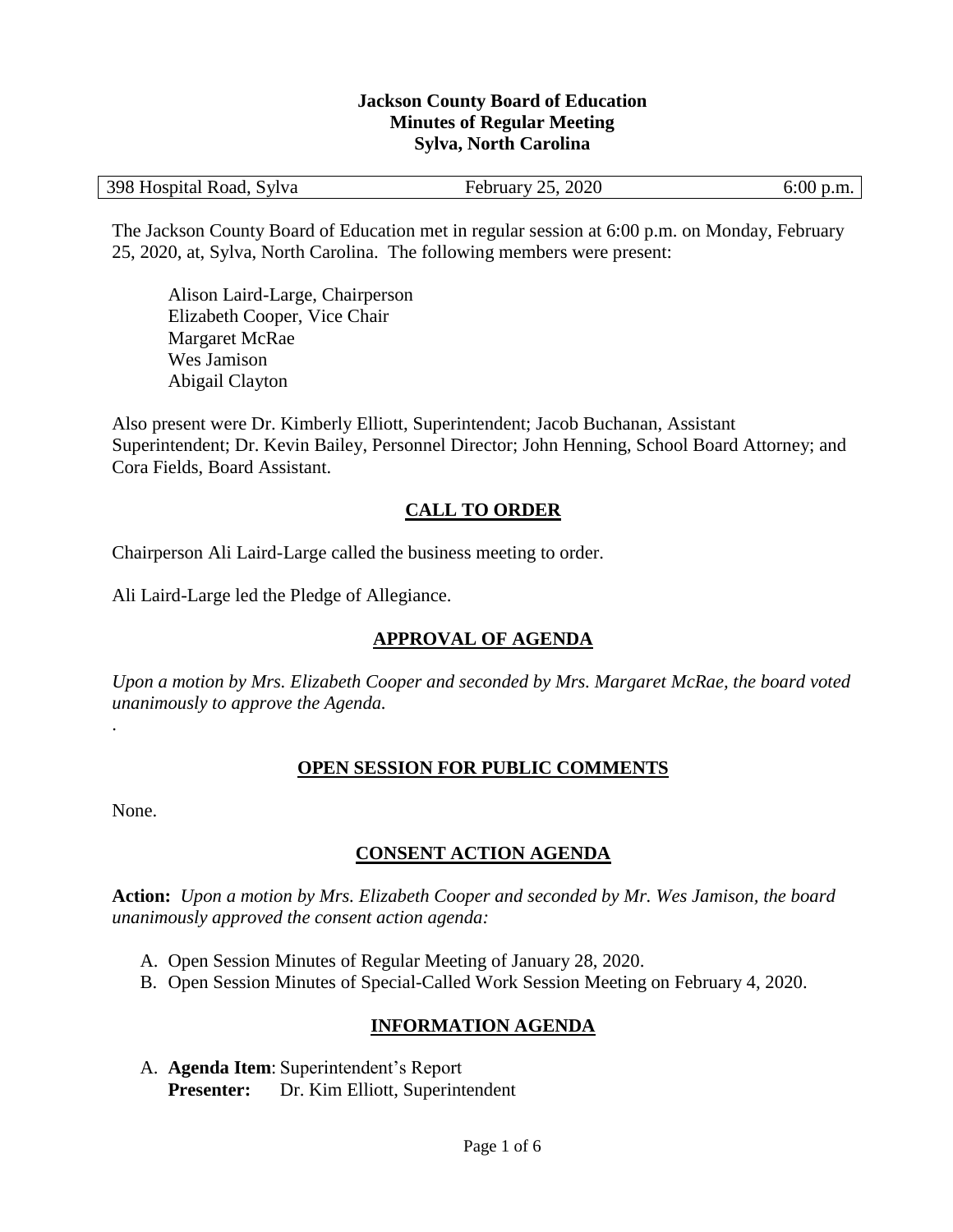- Dr. Elliott reported on the following:
	- 1. Dr. Elliott provided the board with a DPI required HB75 report on the total number of school mental health support personnel. Dr. Elliott reported that JCPS has 3 school psychologists, 17 school counselors, 6 school social workers, and 6 school nurses. She thanked the Jackson County Commissioners and the Blue Ridge Education Foundation (BREF) for funding several of these positions. Dr. Elliott also thanked Dr. Tracie Metz for her work on the BREF grant and Ms. Kelly Doppke for her work as the Director of the Student Support Department.
	- 2. Dr. Elliott thanked David Proffitt for his support and excellent work on communications and increased positive marketing for the district. She announced that Mr. Proffitt was awarded two Blue Ribbons from the NCSPRA, for Excellence in Writing and Photography.
	- 3. Dr. Elliott reported that Smoky Mountain High School and Fairview Elementary School both placed first in the regional Science Olympiad competition and will both go on to State competition.
	- B. **Agenda Item**: Declared Surplus **Presenter:** Dr. Kimberly Elliott, Superintendent

Dr. Elliott informed the board that the following items will be declared as suprplus and will be sold on govdeals.com:

- 1. 1999 Dodge Van
- 2. 2006 Trail Blazer
- C. **Agenda Item**: Unaudited Financial Summary **Presenter:** Kristie Walker, Chief Financial Officer

Ms. Walker presented the Unaudited Financial Summary as of February 25, 2020.

## **ACTION AGENDA**

A. **Agenda Item:**Budget Amendments Presenter: Kristie Walker, Chief Financial Officer

Ms. Walker asked for board approval of budget amendments and transfers to the Capital Outlay Fund, the Federal Grants Fund, Other Specific Revenue Fund and State Public School Fund.

**Action**: *Upon a motion by Mrs. Elizabeth Cooper and seconded by Mrs. Margaret McRae, the board voted unanimously to approve the budget amendments and transfers to the State Public School Fund, Federal Grant Fund, Capital Outlay Fund, and Other Specific Revenue Fund.*

B. **Agenda Item:** 2021-2022 Calendar Weather Waiver Approval **Presenter:** Dr. Kevin Bailey, Executive Director of Human Resources

Dr. Bailey presented the 2021-2022 Calendar Weather Waiver and asked for board approval.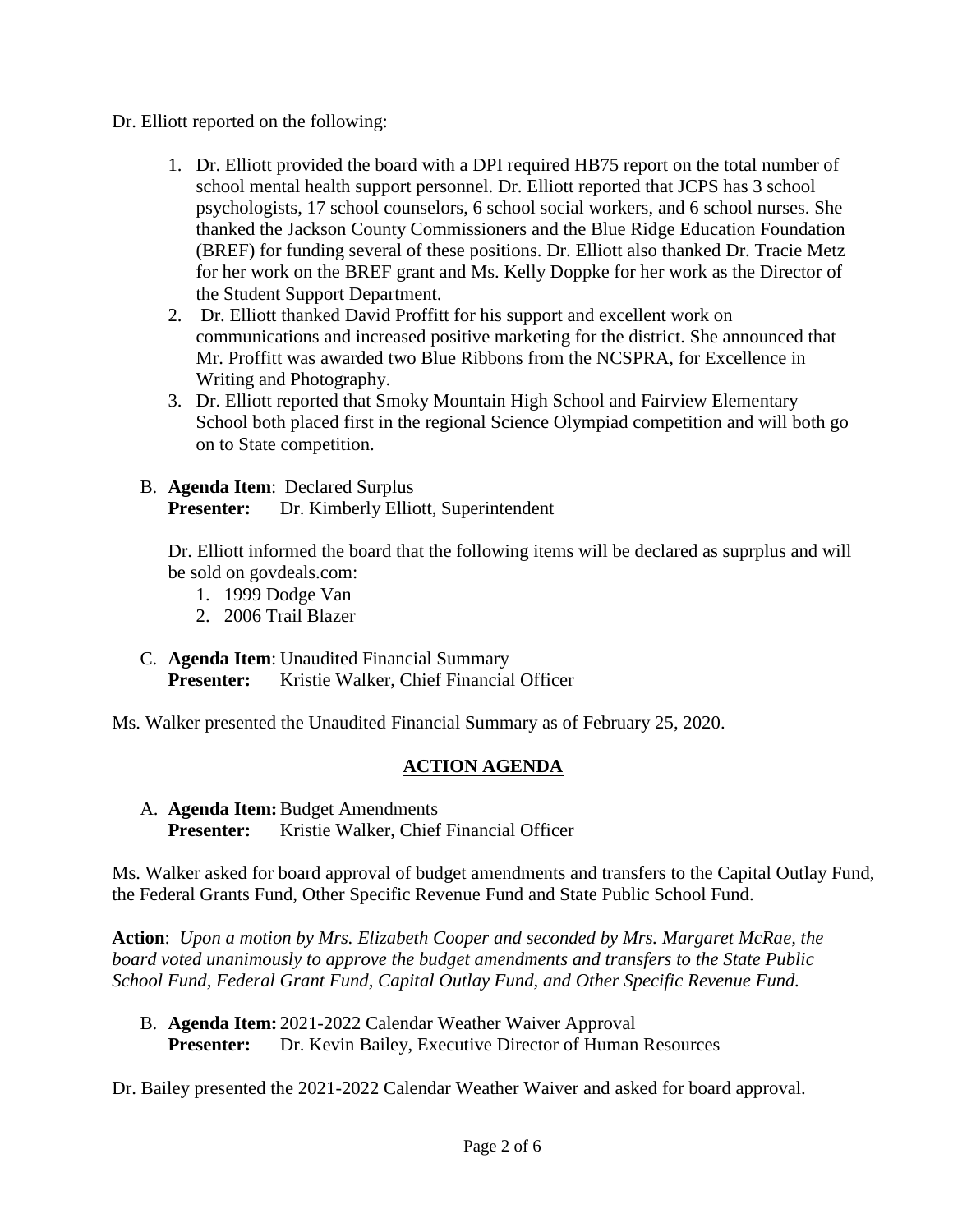**Action**: *Upon a motion by Mrs. Elizabeth Cooper and seconded by Mr. Wes Jamison, the board voted unanimously to approve the 2021-2022 Weather Waiver.*

C. **Agenda Item:** UNC Charlotte School and Community Partnership Agreement Approval **Presenter:** Dr. Kevin Bailey, Executive Director of Human Resources

Dr. Elliott presented the UNC Charlotte School and Community Partnership Agreement and asked for board approval.

**Action**: *Upon a motion by Mrs. Elizabeth Cooper and seconded by Mrs. Abigail Clayton, the board voted unanimously to approve the UNC Charlotte School and Community Partnership Agreement.*

D. **Agenda Item:** 2020-2021 School Calendar Approval **Presenter:** Jacob Buchanan, Assistant Superintendent

Mr. Buchanan presented the 2020-2021 School Calendar and asked for board approval.

**Action**: *Upon a motion by Mrs. Elizabeth Cooper and seconded by Mrs. Abigail Clayton, the board voted unanimously to approve the 2020-2021 School Calendar.*

E. **Agenda Item**: Network Switches Purchase Approval Presenter: Jeremiah Jackson, Chief Technology Director

Mr. Jackson requesting approval to purchase replacement network switches for the district.

**Action**: *Upon a motion by Mrs. Elizabeth Cooper and seconded by Mr. Wes Jamison, the board voted unanimously to approve the purchase of replacement network switches.*

F. **Agenda Item:**Intercom Upgrade at Smoky Mountain High School Approval **Presenter:** Jacob Buchanan, Assistant Superintendent

Mr. Buchanan presented a proposal for the Intercom Upgrade at Smoky Mountain High School and asked for board approval.

**Action**: *Upon a motion by Mrs. Elizabeth Cooper and seconded by Mrs. Abigail Clayton, the board voted unanimously to approve the Intercom Upgrade at Smoky Mountain High School.*

#### G. **Agenda Item:** Field Trips **Presenter:** Dr. Kimberly Elliott, Superintendent

- 1. FES, Grade 4 Ripley's Aquarium of the Smokies, Gatlinburg, TN, April 6-7, 2020, TT 5861.
- 2. SMHS, EC Grades 9-12 Young Harris College, GA, Feb. 27, 2020, TT 6515.
- 3. FES, Grade 5 Dollywood, Sevierville, NC, April 24, 2020, TT 6572.
- 4. SCES, Grade 3 Young Harris College, GA, April 7, 2020, TT 6614.
- 5. JCS, Grades 6-8 Young Harris College, GA, March 31, 2020, TT 6625.
- 6. CVES, Grade 7 YMCA Camp Greenville, SC, April 15-17, 2020, TT 6651.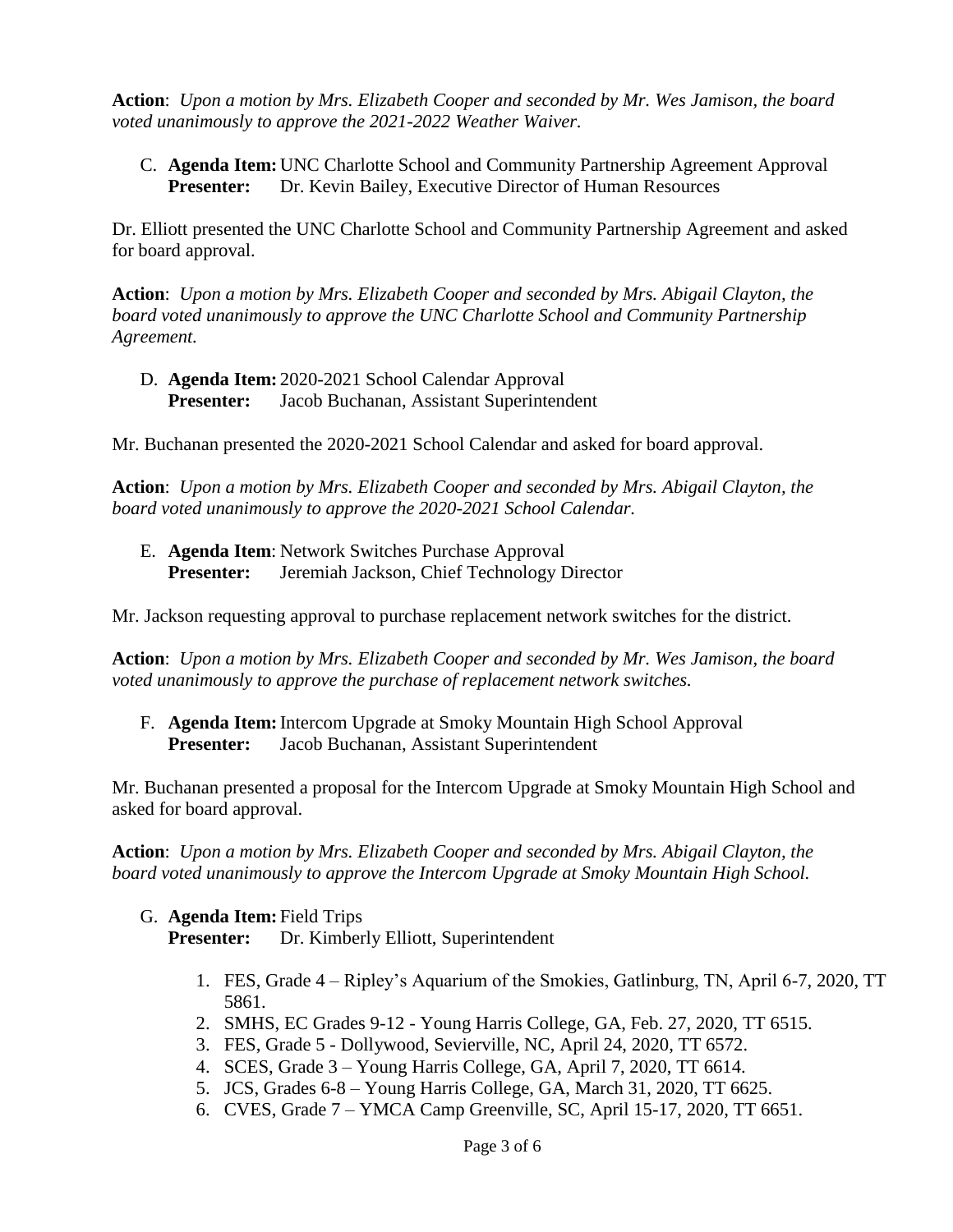7. SMHS, Grades 9-11 – National Center for Civil and Human Rights, Atlanta, GA, April 3, 2020, TT 6659.

Dr. Elliott reviewed the above listed field trip requests and asked for board approval.

**Action**: *Upon a motion by Mrs. Elizabeth Cooper and seconded by Mrs. Margaret McRae, the board voted unanimously to approve the above listed field trip requests.*

#### **CLOSED SESSION**

*The board unanimously approved a motion by Mrs. Elizabeth Cooper and seconded by Mr. Wes Jamison, to enter into closed session pursuant to G.S. 143.318.11 for the following purposes: under subsection; (a) (1) to prevent the disclosure of privileged or confidential personnel information pursuant to G.S. 115C-319-32 and (a) (3) to discuss matters protected by attorneyclient privilege.* 

*Upon a motion by Mrs. Elizabeth Cooper and seconded by Mrs. Abigail Clayton, the board voted unanimously to return to open session.*

#### **OPEN SESSION**

#### **PERSONNEL ACTION AGENDA**

**Action:** *Upon a motion made by Mrs. Elizabeth Cooper and seconded by Mr. Wes Jamison, the board voted unanimously to approve the personnel agenda as recommended by Dr. Elliott. The board unanimously approved the following recommendations:*

#### **Employee Recommendations:**

- 1. Bailey, Doug EC Activity Bus Driver, Jackson Community School
- 2. Barr, Joanna Tutor, Scotts Creek Elementary School
- 3. Biddix, Mark Bus Driver, Fairview Elementary School
- 4. Brown, Virgle Cody Bus Driver and Substitute Bus Driver, Cullowhee Valley Elementary School
- 5. Davis, Tom EC Teacher Assistant, Smoky Mountain High School
- 6. Ferrin, Rita Substitute Bus Driver, Blue Ridge School
- 7. Gaddis, Mashon EC Substitute Bus Monitor, Smokey Mountain Elementary School
- 8. Hooper, Mark Driver Education Instructor and Activity Bus Driver, Bus Garage
- 9. Kittle, Tyler Jazz Instructor, Smoky Mountain High School
- 10. Lands, Lauren Afterschool Assistant, Cullowhee Valley Elementary School
- 11. Myers, Sarah Substitute Bus Monitor, Jackson Community School
- 12. Perez, Berenice Custodian, Cullowhee Valley Elementary School
- 13. Piatt, Kennedy Substitute EC Bus Monitor, Jackson Community School
- 14. Pollack, Brad Substitute Bus and Activity Bus Driver, Cullowhee Valley Elementary School
- 15. Simmons, Georgeanne Substitute EC Bus Monitor, Smokey Mountain Elementary School
- 16. Taylor, Frank Activity Bus Driver, Cullowhee Valley Elementary School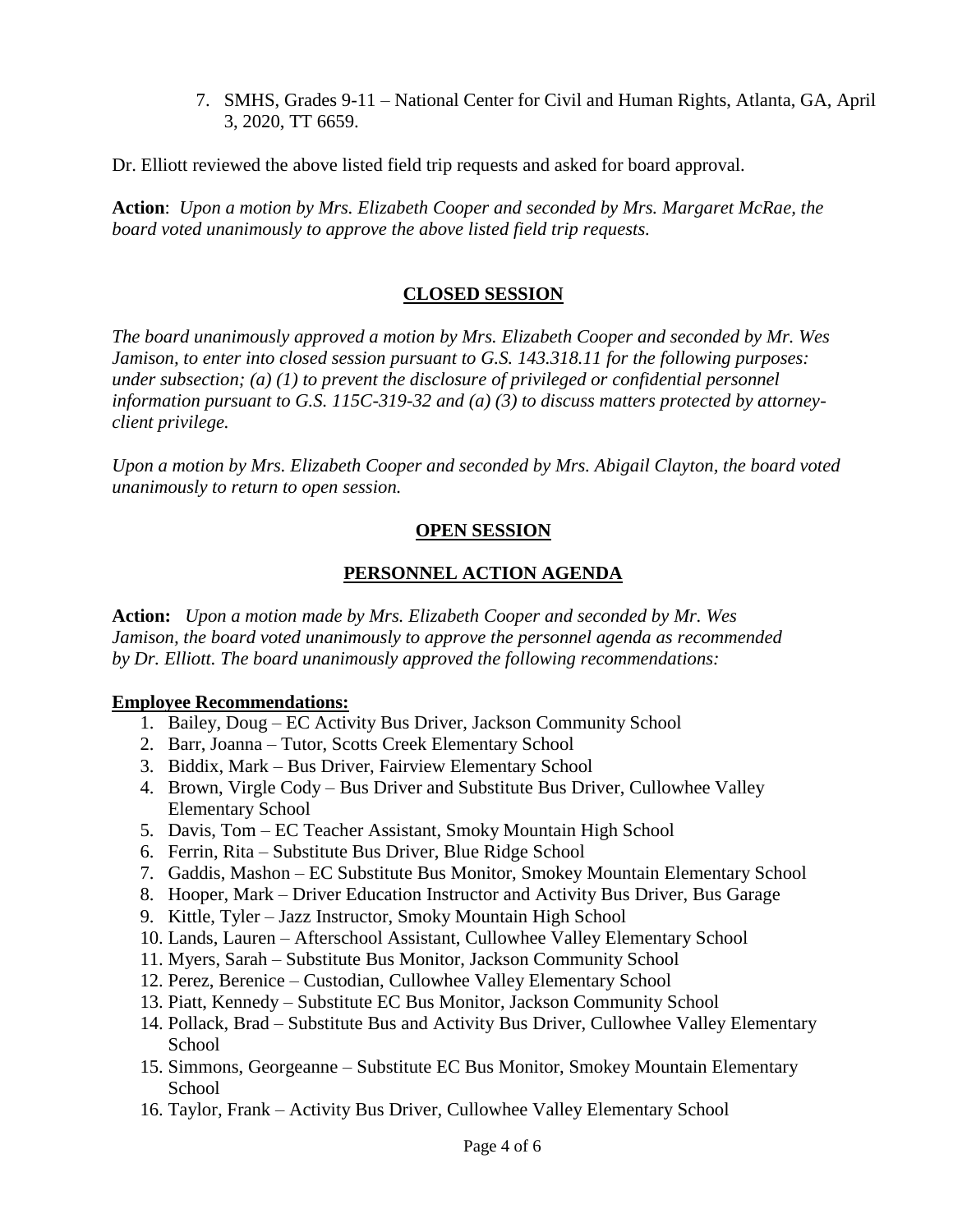#### **Employee Resignations:**

- 1. Norris, Spencer PE Teachers Assistant, Fairview Elementary School
- 2. Upchurch, Rachel EC Teacher Assistant, Smoky Mountain High School

## **Staff, Non-Staff and Returning Coach Recommendations:**

- 1. Bell, Tasha Assistant Coach Softball, Smokey Mountain Elementary School
- 2. Buchanan, Becky Assistant Coach Softball, Fairview Elementary School
- 3. Dalton, Megan Assistant Coach Softball, Cullowhee Valley Elementary School
- 4. Dotson, Emily Head Coach Softball, Cullowhee Valley Elementary School
- 5. Flippin, Troy Head Coach Baseball, Fairview Elementary School
- 6. Hansen, Debbie Head Coach District Middle School Soccer, Smoky Mountain High **School**
- 7. Henderson, Kendall Assistant Coach Softball, Scotts Creek Elementary School
- 8. Huffman, Mike Head Coach District Middle School Softball, Smoky Mountain High **School**
- 9. King, Michael Alex Head Coach District Middle School Baseball, Smoky Mountain High School
- 10. Larch, Catherine Assistant Coach District Middle School Track, Smoky Mountain High **School**
- 11. Lawhon, Nita Head Coach Softball, Fairview Elementary School
- 12. Marr, Shannon Volunteer Coach District Middle School Softball, Smoky Mountain High School
- 13. Medford, Taylor Assistant Coach Baseball, Cullowhee Valley Elementary School
- 14. Mitchell, David Assistant Coach JV Baseball, Smoky Mountain High School
- 15. Pollack, Brad Head Coach Baseball, Cullowhee Valley Elementary School
- 16. Powell, Max Head Coach Baseball, Scotts Creek Elementary School
- 17. Rich, William Assistant Coach Baseball, Smokey Mountain Elementary School
- 18. Sandoval, Cassie Head Coach Baseball, Smokey Mountain Elementary School
- 19. Sandoval, Jesus Fall Sports Bus Driver, Smokey Mountain Elementary School
- 20. Scifers, Jonathan Head Coach District Middle School Track, Smoky Mountain High School
- 21. Spencer, Andre Head Coach Softball, Scotts Creek Elementary School
- 22. Stillwell, Breanna Assistant Coach District Middle School Softball, Smoky Mountain High School
- 23. Strouse, Alexei Assistant Coach Baseball, Fairview Elementary School
- 24. Willoughby, Wesley Head Coach Baseball and Bus Driver, Smokey Mountain Elementary School

# **FYI – BOARD ACTION NOT REQUIRED**

## **Transfers:**

1. Hart, Chrysan – From Receptionist at Smoky Mountain High School to P.E. Safety Assistant/Custodian at Fairview Elementary School

# **ANNOUNCEMENTS**